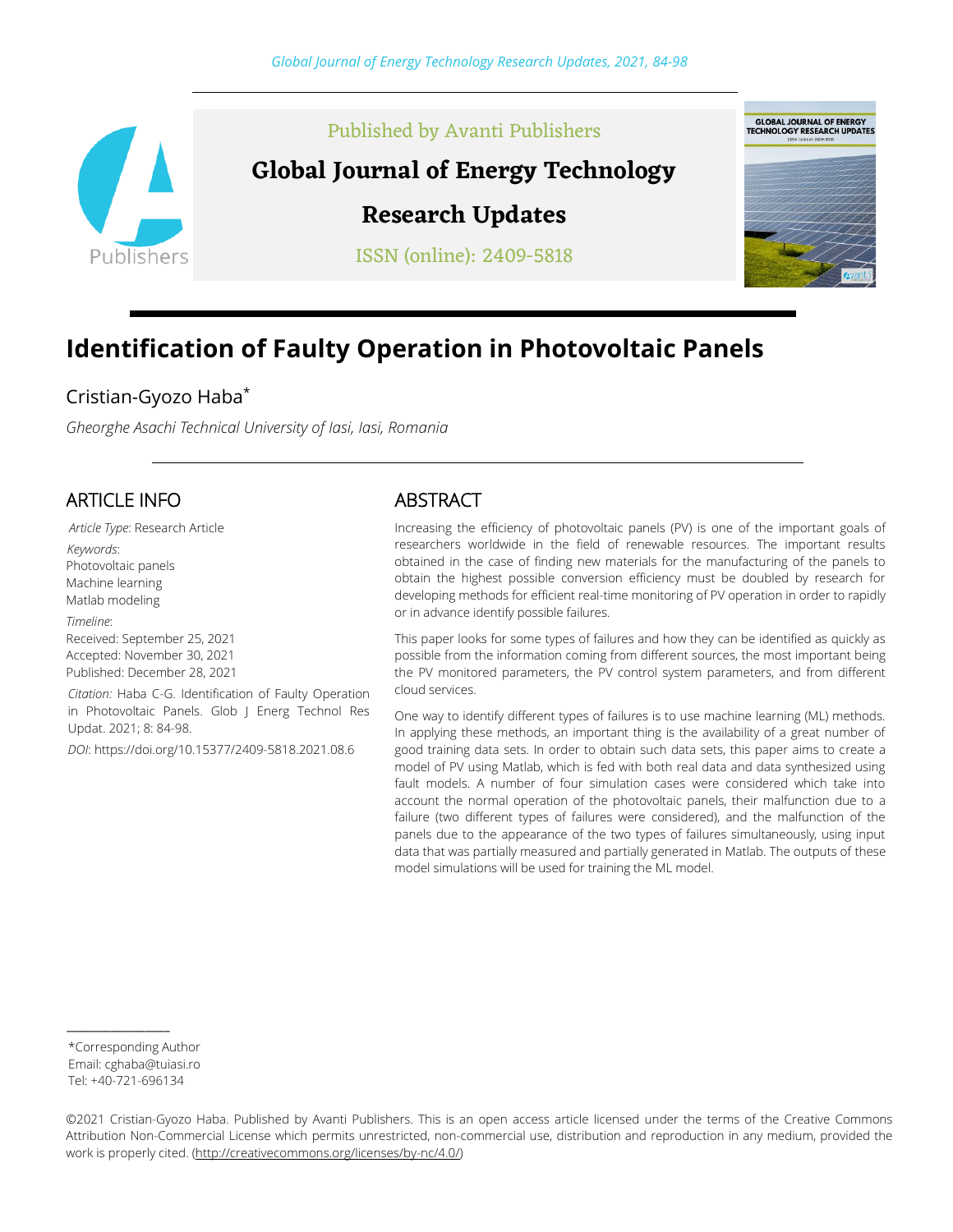## **1. Introduction**

Most current methods of energy production use solar energy directly or indirectly. Fossil fuels such as oil, methane gas, or coal are biological materials from the past that have been turned into combustible materials. Hydro, wind energy, bioenergy, wave energy are also energies created by solar energy.

Photovoltaic energy is one of the energies from the sun that is transformed directly into electricity. Photovoltaic systems convert solar energy into electricity, thus eliminating intermediate stages of transformation characteristic to other energy sources. The conversion of solar energy is done in photovoltaic cells in which the fall of light creates an electric field that releases electrons from the valent bonds, becoming free electrons that determine the process of electrical conduction.

Recent technological advances have led to the emergence of new materials that have significantly increased the efficiency of the conversion process compared to previous technologies. However, the efficiency of converting solar energy into electricity is still quite low compared to the efficiencies of other types of conversion. Therefore, it is necessary to keep this efficiency as possible at the initial level, considering that there is a normal degradation of the characteristics of the photovoltaic panels.

The efficiency of photovoltaic panels is influenced by several factors, the most important being the intensity of solar radiation, the ambient temperature, the state of light conduction of the protective layer, the degree of aging, etc.

Solar panel operation can be affected by environmental factors [1-3]. We generally think of situations in which they affect the part that allows conversion into energy.

Failures can occur throughout the entire day, but the effect of some of them can be detected only after several hours. For example, a fault at the positioning system can be identified right away if it occurs during the day, whether by visual inspection (wrong orientation of the solar panel with respect to solar radiation) or from control system parameters. However, it may remain undetected if it occurs during the night. The same is true in the case of any other mechanical or electrical faults.

The question is how these faults can be identified as quickly as possible from the information that comes from the PV monitored parameters or the information coming from the PV control system.

This paper studies the most common frequent fault situations in PV operation and the way they can be detected using local or/and external information.

One of the causes that lead to the decrease of the PV panel output is the decrease of the illumination of the panel cells. This decrease may be uniform due to the decrease in illumination coming from the sun, or it may be uneven due to the fact that the panel is partially shaded, which makes some of the cells to be less illuminated. As usually PV cells are connected in series, a reduction in the illumination will determine a reduction of the current through the cell, which would limit the current through the other cells. In order to eliminate this situation, diodes are used to short circuit the affected cells. In [4], the shadowing effect is studied, and an artificial neural network (ANN) based method using 3 ANN networks is proposed to identify the partial shading situation, the shading factor, and the number of cells that are affected by continuously measuring the PV panel output. Other applications of ANN in energy-related topics can be found in [5-7].

A condition for increasing the availability of PV panels is the detection of the faults that occur as quickly and accurately as possible. In [8] is presented a method for detecting two types of faults, those caused by interconnection resistance and those related to partial shading. In order to identify the faults, the operating characteristics of the panels in the fault conditions are determined in order to be compared with those in the normal or ideal conditions. Given the differences that result when a fault occurs (size of the generated power), the authors propose to establish thresholds that, if exceeded, will indicate a faulty panel. The proposed solution compares values measured from the PV panels with values obtained with a model created and run in Matlab. In [9], besides faults presented in [8], are considered other fault types such as shading due to dust, faults caused by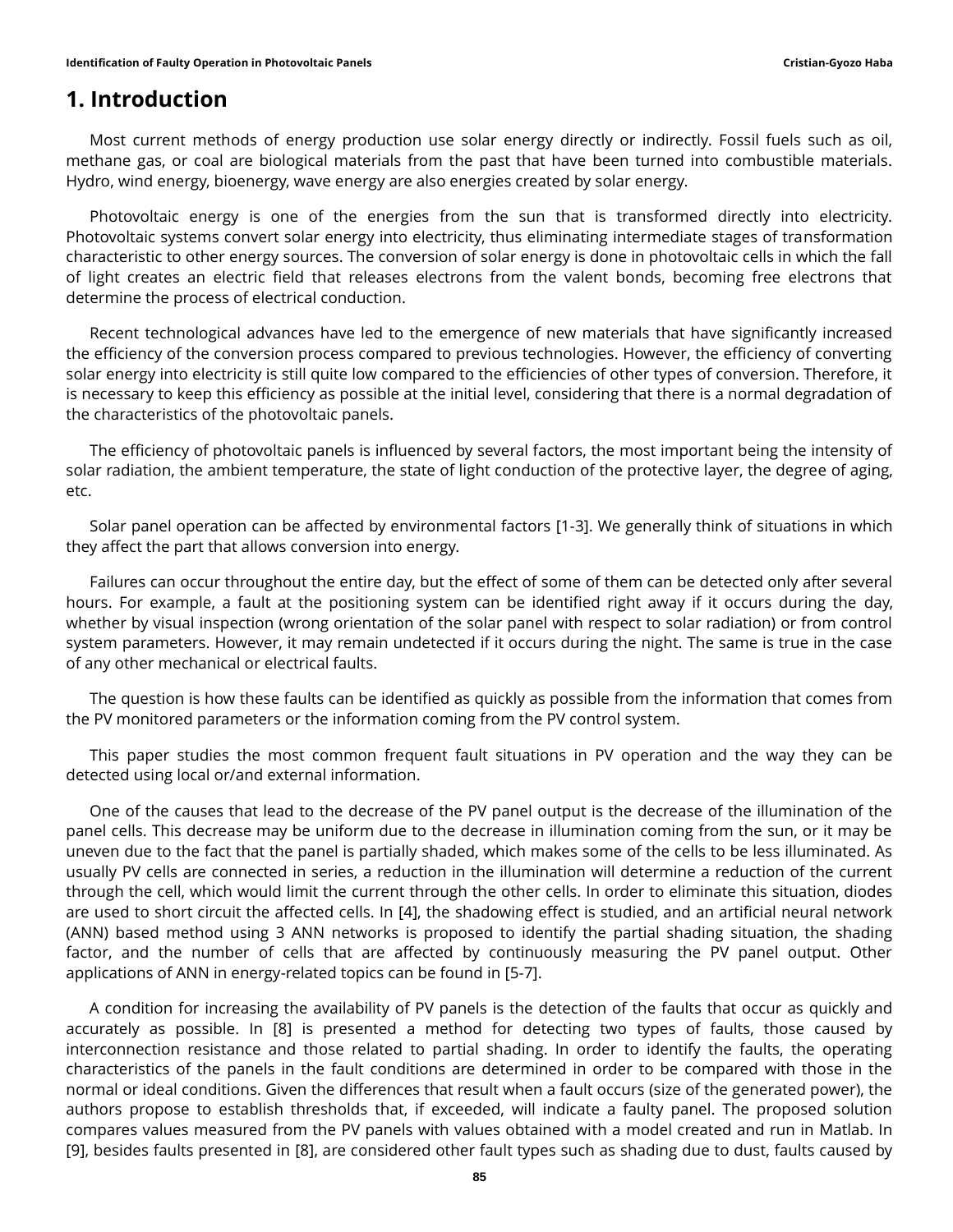open or short circuit conditions, and faults caused by the lower or higher aging degree of PV components. The methodology for fault detection takes into consideration the comparison between the I-V curves obtained using a Matlab model and the I-V curves measured using a dedicated curve tracer. Each of the considered faults induces a specific change in the shape of the I-V curve, which can be considered as a signature to be used in fault identification.

Meteorological conditions have an important influence on the operation of the PV panels and thus on their output power. Different meteorological quantities have a different impact on the PV output, and in [10] is presented a study that determines the correlation between the output power of a PV panel and different weather measured data. The meteorological data considered include irradiance, ambient temperature, relative humidity, and wind speed, and correlation coefficients are determined for each output/meteorological quantity pair of data. Then, different models are tested to find the best to predict the PV performance.

In the development of efficient PV converter control systems, models were proposed in order to simulate both the PV system power stage and the control circuits implementing the control algorithms [11]. Some models have been developed to study the effect of partial shading on the PV output, and experimental tests were carried on to validate them. In [12], authors started their research with a detailed model with five parameters and then tried to modify it to a simpler one with a direct effect on the computational requirements. Other experiments are presented in [13], where PV devices of different types (monocrystalline, polycrystalline, and Amorphous Si) were considered. Data for the PVs and the shading effect simulated in Matlab were compared with experimental data obtained when replicating the experiment on the real PV panels. The model used is based on the example provided by Mathworks [14].

# **2. Partial Shading**

Partial shading is one of the common conditions in PV operation that reduces output power. The main problem is that in order to obtain higher voltage values at the output of a PV system, several PV cells must be connected in series. Because of this, the current that will pass through the inserted cells will be determined by the cell having the lowest current. Given the I-V operating characteristic of the PV cell and the fact that it depends on the level of radiation incident to the PV panel, if one of the cells is shaded, the current through it will decrease, which will lead to a decrease in current also in the other cells. Also, a large amount of power will be dissipated in the shaded cell. So, to reduce this effect, bypass diodes are used, which are connected in parallel with the PV cells but with opposite polarity so that when the current drops below a certain limit, the respective cell is bypassed.

The shading of PV cells can have various causes, the most common being the coverage with dust, mud, or snow. In some situations, partial shading can occur due to the temporary blockage of solar radiation by branches, leaves, and plastic films. A special case is when the panels are in the proximity of buildings that at certain moments cast their shadow over the PV panels, partially or totally covering some of the PV cells.

# **3. Tracking Sun Position**

Achieving a high efficiency of the solar energy conversion involves orienting the panels so that they capture the largest amount of solar energy [15,16]. This generally involves tracking the sun if it is visible (and not covered by clouds) or orienting the panels so that most of the diffused and reflected solar energy is captured. There are currently three configurations in which solar panels operate:

- Fixed panels. In this case, the panels have a fixed position for long periods. Their position is determined based on an analysis of the lighting characteristics considered for at least one year. Some constructive variants allow changes at certain time intervals (every few months) so as to increase the amount of energy captured [17];
- Panels with single-axis tracking system [15,18];
- Panels with two-axis tracking systems [15,19].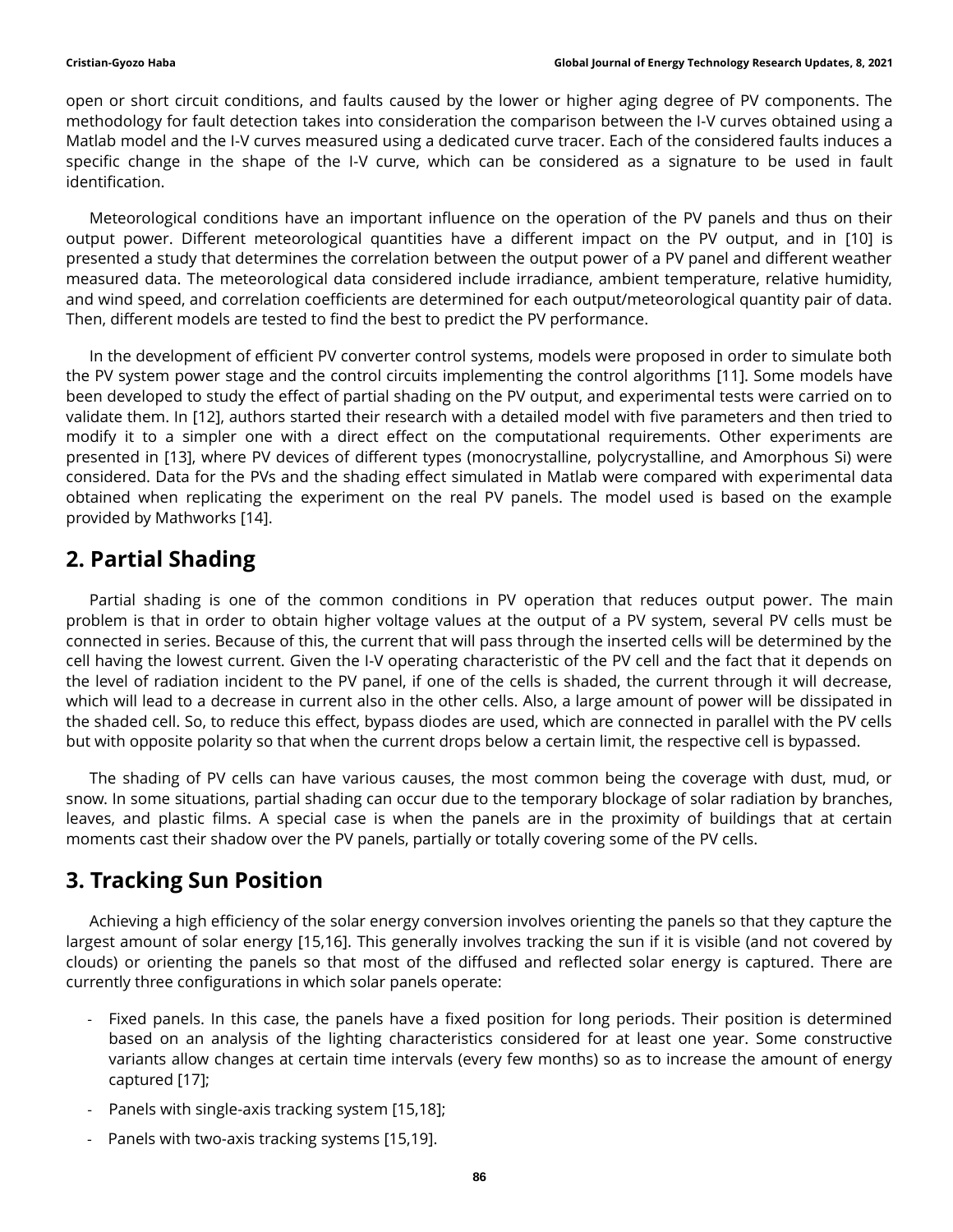#### **Identification of Faulty Operation in Photovoltaic Panels Cristian-Gyozo Haba**

Considering the last two solutions, it is obvious that the third configuration will be able to position the panel so as to capture the largest amount of energy. When choosing one or the other of the variants, the aim is to achieve a balance between the amount of additional energy captured and the initial cost of investment plus the energy consumption required for the operation of the panel tracking system. The supplementary costs of a solar tracking system are different for the two solutions. Last but not least, it must be considered whether such a solution can be adopted (see the case of mounting panels on the roof of a house).

Sun tracking can be done using different approaches, including sensors to determine sun position or systems that compute sun position using well-known equations, either in an open-loop or closed-loop architecture.

Equations (1) - (3) can be used to compute declination (*δ*), elevation ( $\alpha_{\rm s}$ ) and azimuth ( $\gamma_{\rm s}$ ) angles of the sun if we know our position on the globe and the moment we need the sun's position (day of year and local time) [15]. The know our position on the globe and the moment we need the sun's position (day of year and local time) [15]. T equation for the azimuth can be corrected by taking into account the difference between the solar time and the local solar time.

$$
\delta = 23.45^\circ \times \sin\left[360^\circ \left(\frac{n-81}{365}\right)\right] \tag{1}
$$

$$
\alpha_s = 90^\circ - \Psi - \delta \tag{2}
$$

$$
\gamma_{s} = \cos^{-1} \left[ \frac{(\sin \alpha_{s} \sin \Psi) - \sin \delta}{\cos \alpha_{s} \cos \Psi} \right]
$$
\n(3)

where  $n$  is the n<sup>th</sup> day of the year,  $\gamma$  is the latitude.

Knowing the sun's position, the control system can take action to orient solar panels to match this position at every moment.

If we neglect the dispersion radiation and consider that the sky is clear, the maximum PV output will be reached if the panel is oriented towards the sun (the direction of solar radiation is perpendicular on the panel surface. Any deviation from this position will reduce the amount of radiation that reaches the panel.

#### **3.1. Problems in Sun-Tracking Systems**

The following problems could arise related to tracking systems:

- Problems related to the method of sun-tracking;
- Problems related to failure in the mechanical system of the tracking system (misalignment, faulty initial position), additional friction force;
- Problems related to electrical motors used for panel positioning.

An example of the problem in the first category is related to the method of detecting the return position. According to the method on which the DAGER system [20] is based (this system is used in the PV panels of the PV system used for this study), the system returns to its initial position at the end of the day, when the light intensity is lower than a certain level. This situation can also happen in the case of some days/periods of a day when, due to the meteorological conditions (darkness occurs due to the arrival of a heavy storm), the brightness decreases so much that, even in the middle of the day, it seems that it is getting (the evening) dark. This can lead the suntracking position control system to assume that it is the end of the day and thus elaborates a command for the panel to move to the next day's initial position where the system will wait for the sunrise. Such a condition will result in a non-desired movement requiring additional power consumption. After several minutes/hours, when the weather conditions return to normal and we have normal daylighting (after the storm), the system will have to reposition itself in the position of maximum light intensity.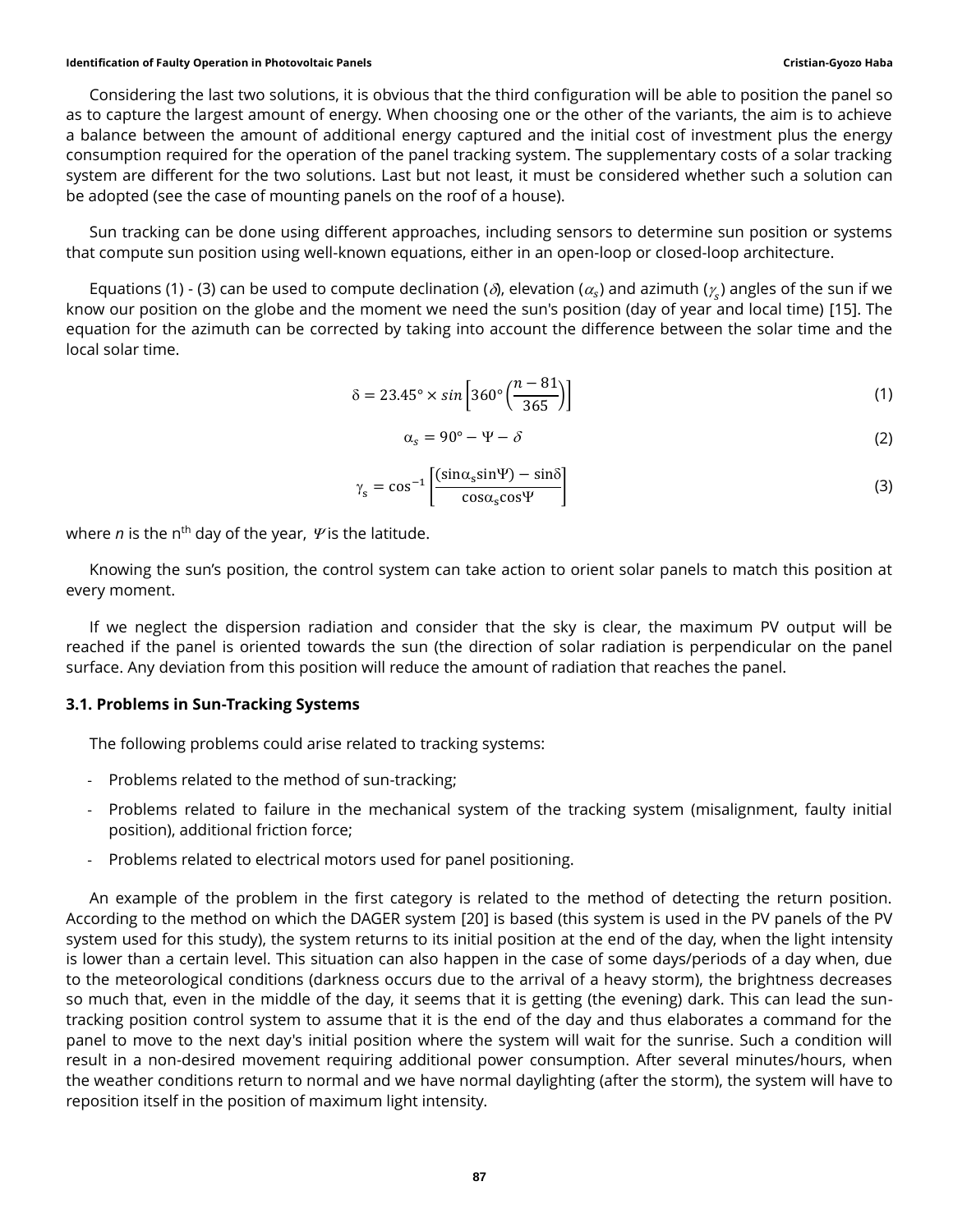#### **Cristian-Gyozo Haba Global Journal of Energy Technology Research Updates, 8, 2021**



**Figure 1:** PV position at different times of day: a) sunrise, b) daytime, c) sunset.

The results of other types of failure in the mentioned categories can be seen in Figure **1**, where we are given snapshots of a system at different times of the day (sunrise, daytime, and sunset). The pictures were taken for the system considered in the present study. Take into account that the first raw of PV panels have a fixed position. Notice that on the second raw, where PVs have single-axis sun-tracking systems, the closest one of the panels has a different position than the other two. At the same time, the panels on the third raw, which have dual-axis sun-tracking position systems, have different positions and these positions are unrelated to the sun position (as compared to the other PV panels).

This brings into attention that there can be different levels of achieving sun position tracking even if there are single or double axis sun tracking position systems:

- Panel tracks sun position (at the level permitted by single-axis movement);
- The panel is slightly out of sun position tracking (either for single or dual-axis movement);
- Panel's position is totally out of sun-tracking (either for single or dual-axis movement);
- The panel is blocked in one position.

Each of these situations will decrease the PV panel output with respect to the ideal one when the panel is oriented so that the solar radiation is perpendicular to the surface of the panel.

## **4. Material and Method**

#### **4.1. Photovoltaic System**

In our research, we considered the PV park existent at the Faculty of Electrical Engineering in Iasi. The photovoltaic park is an installation with a capacity of 9000 Wp using 36 PV panels with a power of 250Wp each, mounted on nine metal structures of which three are fixed, three are mobile with a single-axis sun-tracking system, and three are mobile, with a dual-axis sun-tracking system. The nine metal structures are placed in an arrangement of 3 rows. Four panels are mounted on each structure so that each structure will have an installed power of 1000 Wp.

Each group of 4 photovoltaic panels belonging to each of the three fixed structures (raw 1) is connected in series, thus obtaining three groups with a voltage of 150.8 V. The three groups are connected in parallel and are connected to a FLEXmax 80 MPPT regulator, which is an integral part of the FLEXpowerONE system regulator and inverter model GVFX3048E 3kW. A set o four batteries (12 V, 220 Ah capacity) are also connected to the same controller for energy storage. For mobile configurations, the same type of connection of 4 panels in series in 3 groups is used, which are then connected in parallel to a FLEXmax 80 MPPT type controller. For the single-axis orientation of the panels, a DEGERtracker 30NT single-axis sun-tracking system is used for each of the three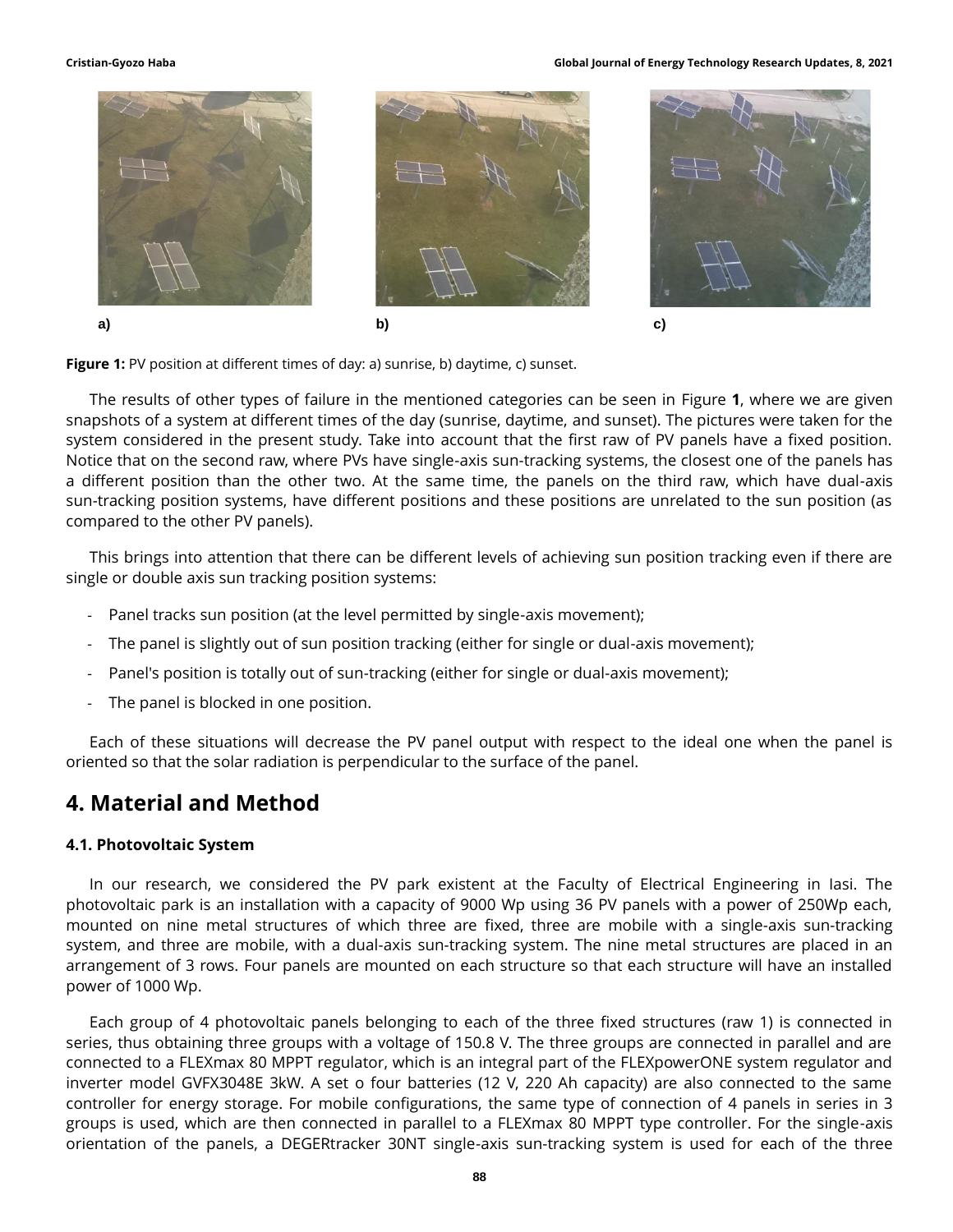structures of raw 2, while for two-axis orientation, a DEGERtracker 3000NT dual-axis sun-tracking system is used for each of the three structures of raw 3.

Inverter settings, data monitoring, and modification of control algorithms of the inverters can be modified using a MATE device. The device can connect several inverters using a communication and system management hub. Data can be accessed and displayed remotely if the hub is connected to the Internet. The following type of data can be obtained via the MATE device:

- data related to PV panels operation and energy conversion;
- data related to energy storage in battery and battery status:
- data regarding energy transferred from the power grid;
- data regarding energy transferred to the power grid;
- data about configuration, communication settings, hardware, and software version of the system components.

All this data can be read on the MATE device display or accessed using a web-based interface provided by the MATE device. The information is organized into different categories displayed on several web pages.

An extended architecture of the system that includes the data collecting and processing part is given in [Figure](#page-5-0)  **[2](#page-5-0)**. As we can see, a set of sensors are mounted on the photovoltaic panels or other elements from the photovoltaic park to measure temperature, humidity, and solar radiation, thus providing local information on the environment in which the panels are operating. Additional information can be collected from weather stations located within the solar PV park or in the nearby region in order to infer the values of weather conditions when local sensors are not available or are out of service. Another link is between the PV system and cloud services that can provide data to be used in the prediction algorithms (weather or astronomical services) for data fusion, integration and processing, and for data storing. These services can also include dashboards that can display and share system operation data in different formats.



<span id="page-5-0"></span>**Figure 2:** Photovoltaic system with monitoring and analyzing system connected to the grid and to Internet.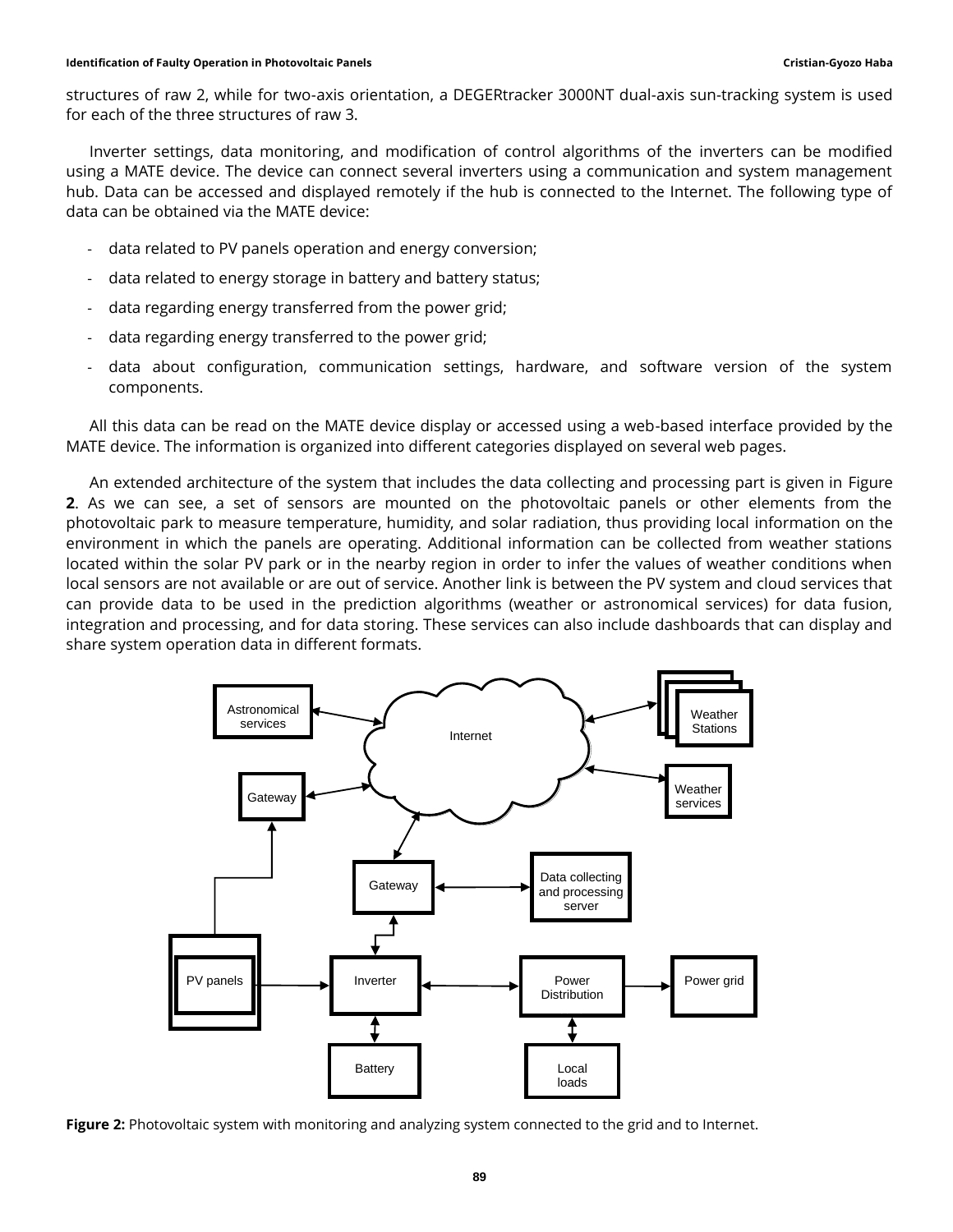In this study, we are interested in accessing services for data about temperature, humidity, precipitations, meteorological conditions (rain, storm, snowing), and sun position calculations that can influence PV output power.

The first system implementation for collecting and processing data from inverters and charging controllers for solar panels was based on a PC running the CentOS operating system.

Due to power outages in the building hosting the PC, a large amount of data has been lost, making data analysis difficult, if not impossible.

In order to solve the problem and reduce power consumption, the data collection application was implemented on a Raspberry Pi (RPi), whose power consumption is much lower and can be powered for backup from a USB power bank.

Ordinary power banks are not designed to be loaded and deliver load simultaneously. As a result, a special power bank was used usually found in the CCTV application.

A camera was also connected to the RPi in order to take pictures of the PV system. The camera was tested in two types of use cases.

In the first case, pictures were taken every one minute for two to three days. The idea was to have an overall image of how the mobile PV panels are positioned by the control system in the attempt to track the sun and also to discover possible shadowing or failure conditions that can be visually detected Figure **1**.

In the second use case, the camera is pointed to the sky to determine whether the sky is clear or cloudy. If the sky is cloudy, it is possible that panels are not oriented with respect to the sun position (the sun is not visible) but in the direction of maximum dispersed and reflected radiation. In this case, misalignment with the sun position cannot be considered a failure.

Another direction of study aims at creating a system in which an RPi will be used to implement one sensor node which will communicate with the central system using a wireless connection.

In the testing stage, the sensor node will be mounted on a solar panel with dual axes tracking system and will include a series of sensors for environmental parameters monitoring and for detecting the position of the panel. The sensor node will include light sensors for tracking the sun, a 3-axis accelerometer for determining the position of the solar panel, temperature and humidity sensors for measuring temperature and humidity of the environment, knowing that temperature influences the conversion process and humidity can cause the appearance of dew or frost.

### **4.2. Collecting Data**

The measured environmental data will be compared with the data collected from the local weather stations that publish data continuously on the Internet free of charge.

Data from the PV control system and the other services on the Internet are read every minute. We must nevertheless consider that data on Internet has a different refreshing rate, depending on the service (5min, 10min, 15min or lower).

### **4.3. Simulation**

The simulation was done to analyze the effect of different fault conditions on the output power reduction. The model was created as a combination of models presented in [14, 21]. The PV module is modeled as three strings, each string containing 20 series-connected cells and having in parallel a bypass diode to take into account the shadowing effect or a damaging condition. The power stage of the model is given in [Figure](#page-7-0) **3**. The shading effect is simulated by providing different shadowing profiles to one or more cell strings. The shadowing profile can be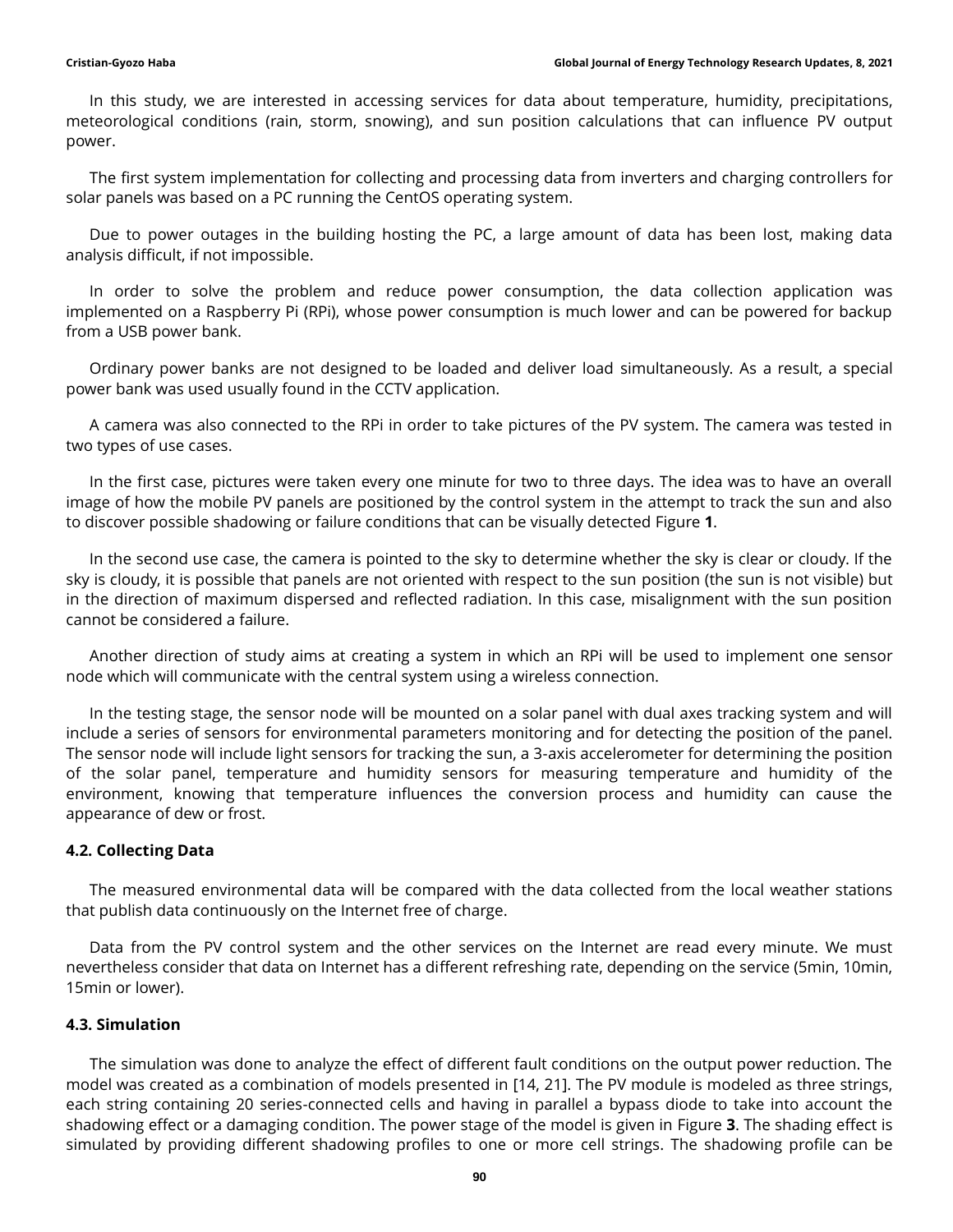given using a shadowing function created in Matlab or using the Signal Builder blocks where the profile is imported from a data file in .cvs or .xls format.



<span id="page-7-0"></span>**Figure 3:** Power stage of the PV system.

In our initial simulation, we have used Signal Builder blocks to simulate both shading effects and panel positioning failures. In the latter case, it is taken into account that a wrong positioning in relation to the maximum irradiation position will decrease the output power. Various situations corresponding to the two types of positioning systems (with one axis and two axes) were simulated. For this purpose, an illumination profile corresponding to measurements made during a day was considered. This profile will be considered the profile for maximum illumination, assuming that the panel is positioned to use the entire solar radiation. The deviation from this maximum value will be modeled by applying a function of diminishing the radiation, the function being particular to the type of failure.

In the case of single-axis sun tracker panels, the orientation of the panels will be on a single axis, the sun being followed from sunrise point to sunset point. The tilt angle will be the same, with only the azimuth angle changing. With this in mind, the radiation received by the panel will be maximum at the point where the tilt angle is equal to the elevation angle, and it will be smaller in the rest. The radiation received by the panel can be calculated with the relation

$$
R_m = R_i \sin(\alpha + \beta) \tag{4}
$$

where R<sub>m</sub> is the radiation at the panel level, R<sub>i</sub> is the incident radiation,  $\alpha$  is the elevation angle, and  $\beta$  is the tilt angle. The radiation will be maximum when  $\alpha = 90^\circ - \beta$ . If we fix the panel tilt angle at optimum value  $\alpha_{opt}$ , then the radiation received by the panel will be:

$$
R_{m} = R_{i} \cos (\alpha_{opt} - \alpha) \tag{5}
$$

If due to mechanical problems, there is a deviation of the tilt angle from the prescribed value, then the variation in radiation will be:

$$
R_m = R_i \cos \left( \alpha_{opt} - \alpha + \theta \right) \tag{6}
$$

where  $\theta$  is the deviation angle from the prescribed tilt angle.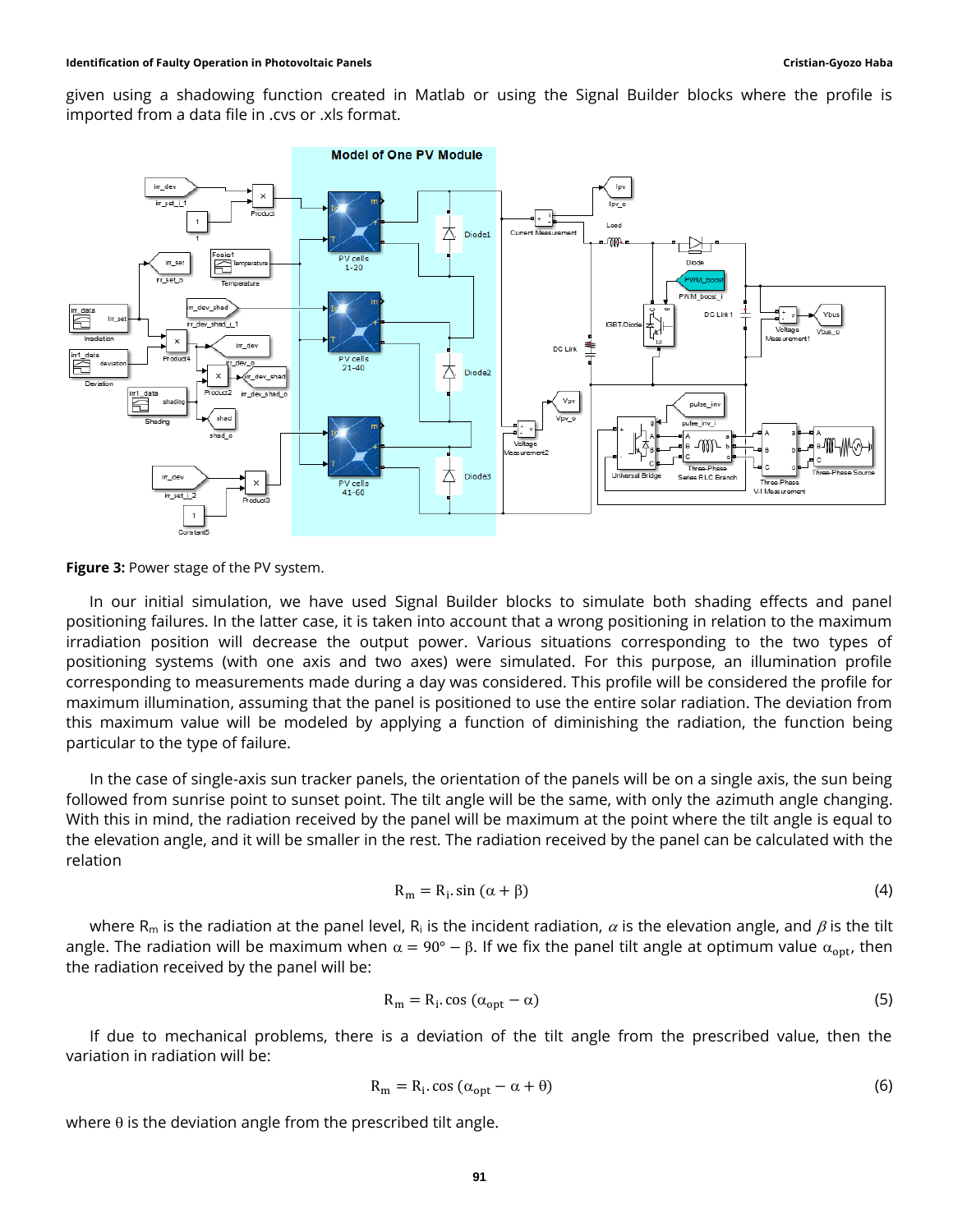In [17] are presented different expressions for computing the optimal tilt angle to be used for the entire year or shorter periods (ex. for one trimester or one month).

If we consider panels with dual-axis sun tracking positions, then deviations can appear both in tilt angle and azimuth angle. In this case, the radiation received by the panel can be computed with a more complex expression such as:

$$
R_{m} = R_{i} \cdot [\cos(\alpha) \cdot \sin(\beta) \cdot \cos(\varphi - \mu) + \sin(\alpha) \cdot \cos(\beta)] \tag{4}
$$

where  $\varphi$  is the azimuth angle of the sun and  $\mu$  is the azimuth angle of the panel.

### **4.4. Machine Learning Pipeline**

In order to monitor and detect different failures of the PV system, a modular ML pipeline was developed to classify solar PV failure by using measured and synthesized data sources [\(Figure](#page-8-0) **4**).



<span id="page-8-0"></span>**Figure 4:** The ML processing pipeline.

The synthesized data comes from the developed Matlab model fed with data from sensors (irradiation, temperature) and with data generated with Matlab models related to different failure conditions (partial shading, misalignment of the panel with respect to sun position).

The pipeline contains a pre-processing stage, model training, evaluation, and prediction.

The training and evaluation stage of the ML pipeline was done using Python in a Python Notebook environment and using Sklearn Library as this was used before in other studies [22].

# **5. Simulation Results**

The method has been tested under varying conditions that simulated different faulty conditions. The considered conditions took into consideration PV panels with both single-axis and dual-axis sun-tracking systems as are available in the PV park that was used for the study.

First, it was considered the case of PV panels with a single-axis sun tracking system for which the output power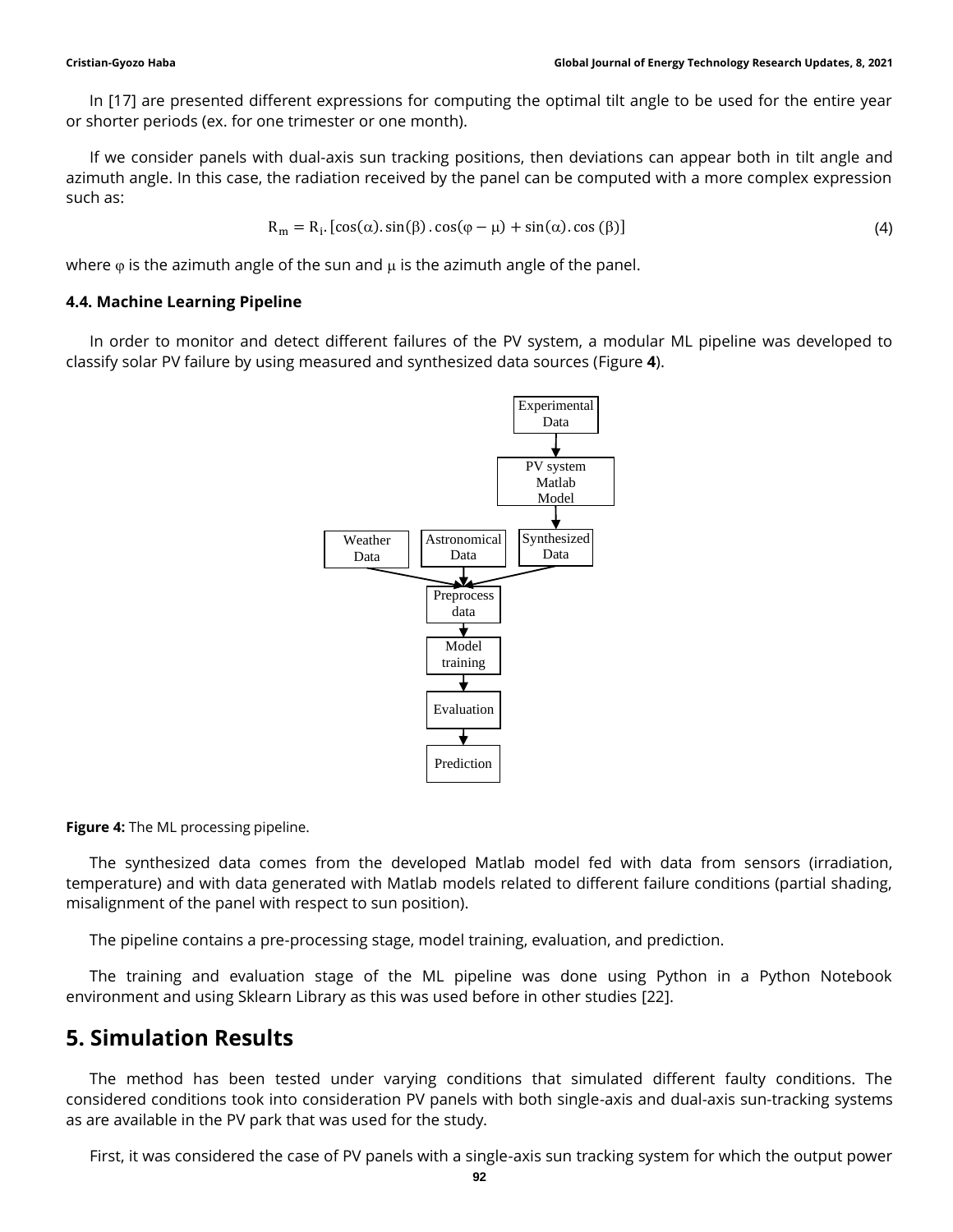#### **Identification of Faulty Operation in Photovoltaic Panels Cristian-Gyozo Haba**

was measured for normal operation and deviation from the faulty conditions when there is a deviation from the optimum tilt angle equal to 10°, 20°, and 30°.

The irradiation curves for incident radiation and for radiation at panel level are given in [Figure](#page-9-0) **5**. Data for incident radiation was taken from measurements done in the PV park for different periods. For the first simulations, it was considered data corresponding for one day. Panel irradiation is computed considering equation (5) for normal operation and equation (6) for faulty operation. [Figure](#page-9-0) **5a** presents the irradiation profile for one day with measurements made every minute. [Figure](#page-9-0) **5b** presents the irradiation reduced due to restriction of movement on only one axis for a single-axis tracking system, [Figure](#page-9-0) **5c** depicts the profile of the shadowing effect also given for a day, while [Figure](#page-9-0) **5d** presents the resulting irradiation.



<span id="page-9-0"></span>**Figure 5:** Irradiation (a) Irradiation with deviation (b) Shading profile (c) Resulting irradiation (d) curves.

The profiles of resulting radiation for different values of deviation from the tilt angle are given in [Figure](#page-9-1) **6**.



<span id="page-9-1"></span>**Figure 6:** Resulting irradiation for (a) 0°, (b) 10°, (c) 20° and (d) 30° deviation from the preset tilt angle.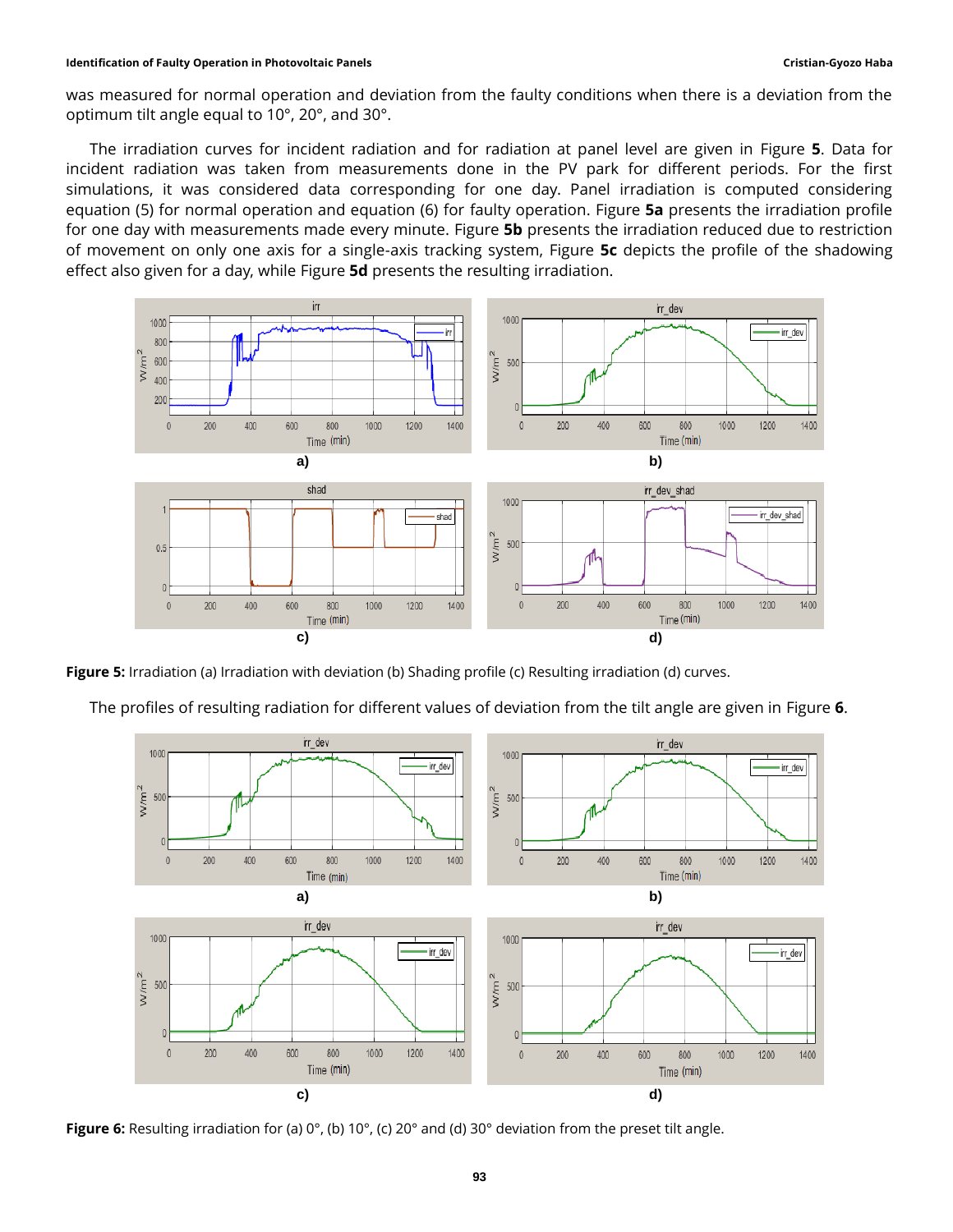The profiles of resulting radiation considering the shading effect for different values of deviation from the tilt angle are given in [Figure](#page-10-0) **7**.



<span id="page-10-0"></span>Figure 7: Resulting irradiation for (a) 0°, (b) 10°, (c) 20° and (d) 30° deviation from the preset tilt angle and shading profile.

The Matlab model was simulated with the input for irradiation generated as described above, and different sets of generated data were obtained. For example, the PV-generated power is presented in [Figure](#page-11-0) **8** for the case where different deviations of the tilt angle and the same shading profile were used.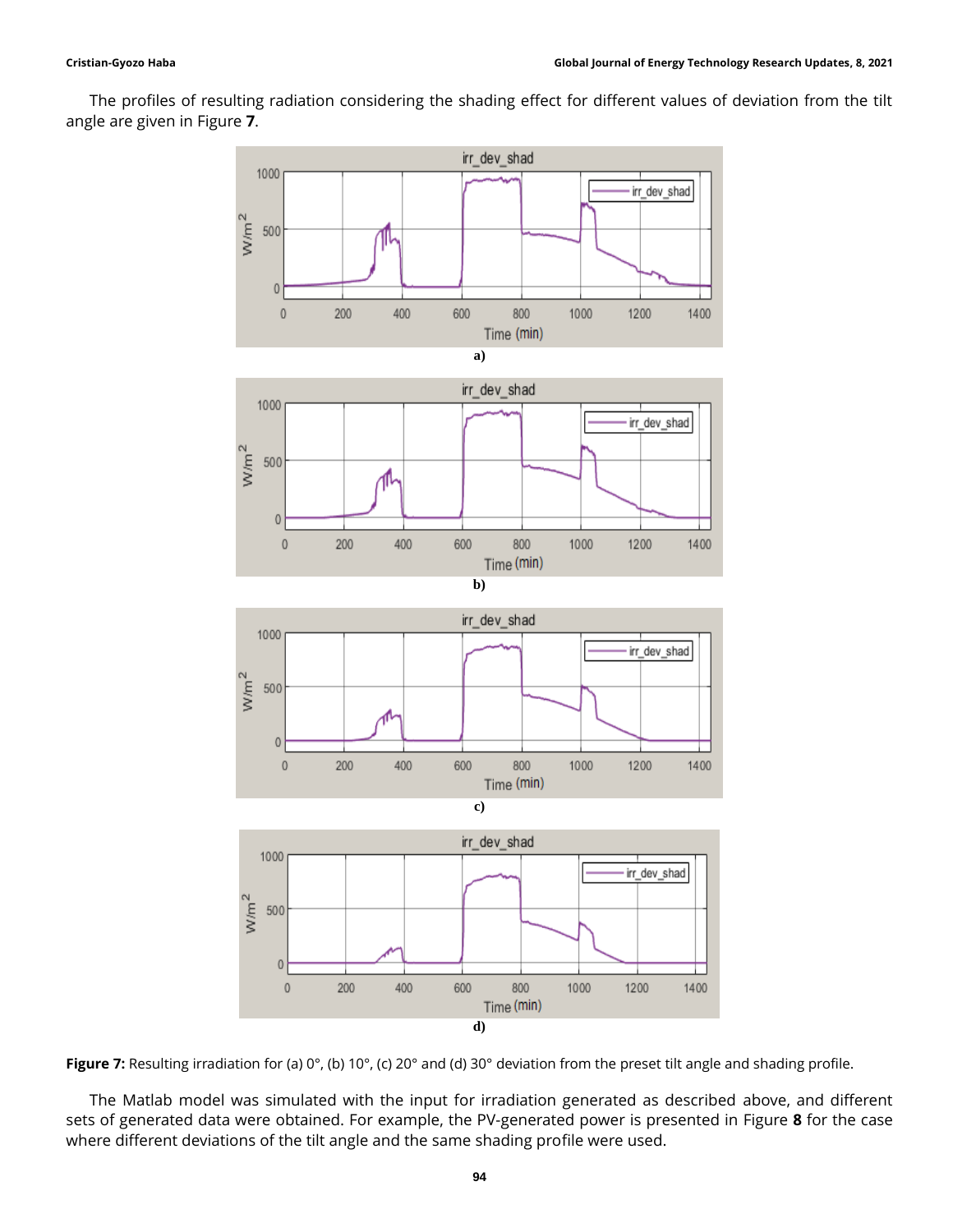

**d)**

<span id="page-11-0"></span>**Figure 8:** Resulting irradiation for (a) 0°, (b) 10°, (c) 20° and (d) 30° deviation from the preset tilt angle and shading profile.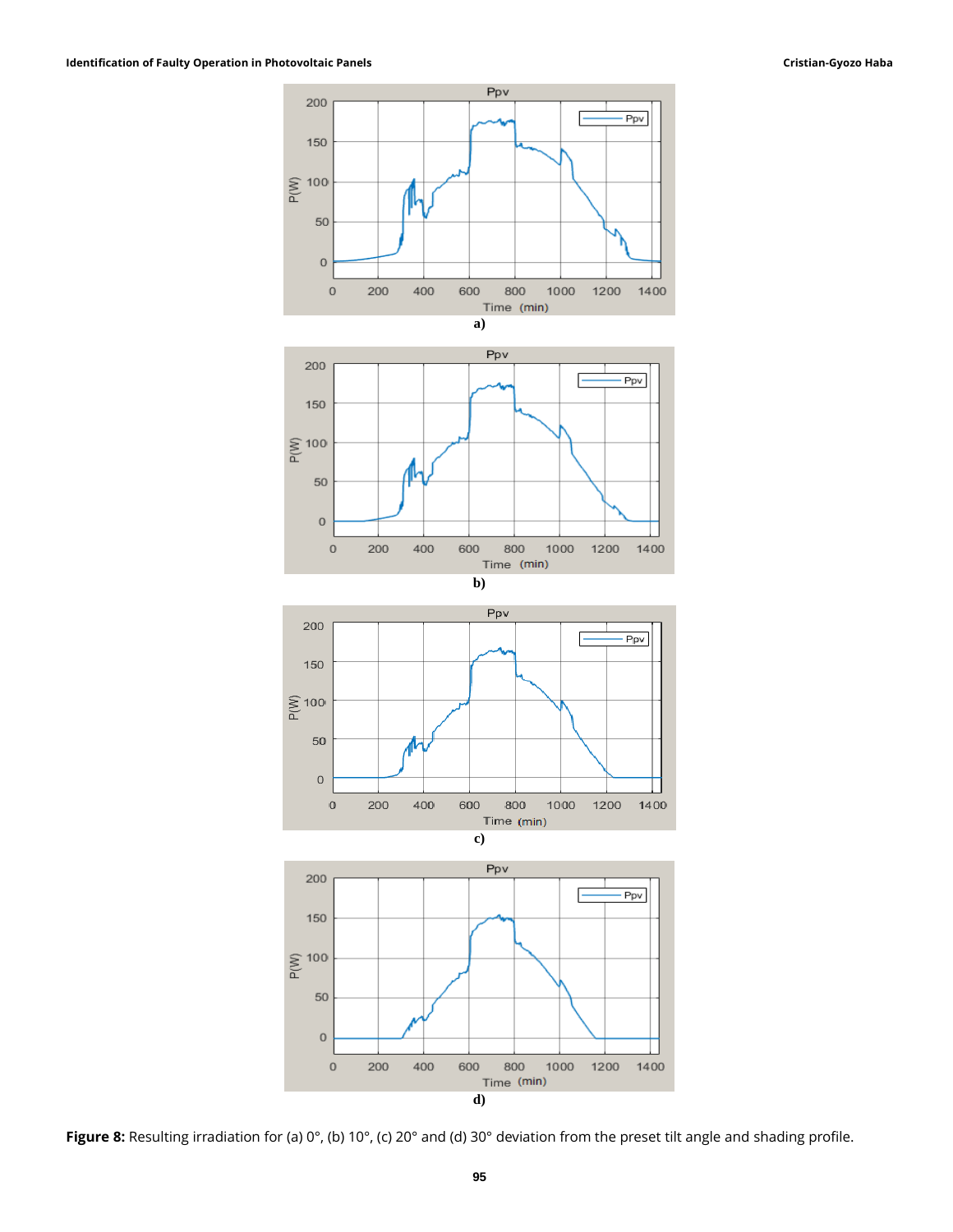Data generated using the Matlabmodel, which is used to feed the ML pipeline, corresponds to the same data collected from the PV control system. This includes a timestamp, PV panel voltage and current (Ipv, Vpv), PV panel output power (Ppv), inverter input, and output.

Considering that each metal structure in the PV park has a group of 4 PV panels and a bypass diode is used for each PV panel, we can generate randomly shading conditions as given in Figure (**9**).



**Figure 9:** Shading profiles for the 4 PV panel groups.

Shadings can be generated in a Matlab function randomly for each diode bypassed section both for status and duration. Though real shading profiles due to snow or other causes can be more complex, the profiles in (Figure **9**) can be considered a first approximation.

The profile generation function can also automatically classify generated data with respect to shading conditions for which the ML system will be trained.

The data for the simulation cases is given in Table **1**.

| Table 1: Simulation cases. |
|----------------------------|
|----------------------------|

| Case      | Days | Seasons | <b>Shading</b> |                  | <b>Deviation</b> |                          | Temperature | <b>Max Irradiation</b>      |
|-----------|------|---------|----------------|------------------|------------------|--------------------------|-------------|-----------------------------|
|           |      |         | Present        | <b>Sequences</b> | Present          | <b>Sets</b>              | <b>Sets</b> | <b>Measurements Per Day</b> |
| Normal    |      |         | <b>No</b>      |                  | No.              | -                        |             | 1440                        |
| Deviation |      |         | <b>No</b>      |                  | Yes              |                          |             | 1440                        |
| Shading   |      |         | Yes            | 3                | No               | $\overline{\phantom{a}}$ |             | 1440                        |
| Combined  |      |         | Yes            | 3                | Yes              |                          |             | 1440                        |

In this study were considered four simulation cases, *Normal*, *Deviation*, *Shading,* and *Combined*. The *Normal* case corresponds to the case when the PV panels function normally.

The *Deviation* case corresponds to the situation when there is a deviation of the PV panel from the optimum position with respect to the sun due to unwanted mechanical rotation. When the deviation condition was assessed, the set of three deviation values, 10, 20, and 30 degrees, respectively, was considered.

The *Shading* case corresponds to the situation when the panels are covered mainly with snow; therefore, this case was considered only for the winter season. The *Normal* and *Deviation* cases were considered both for the winter and summer seasons.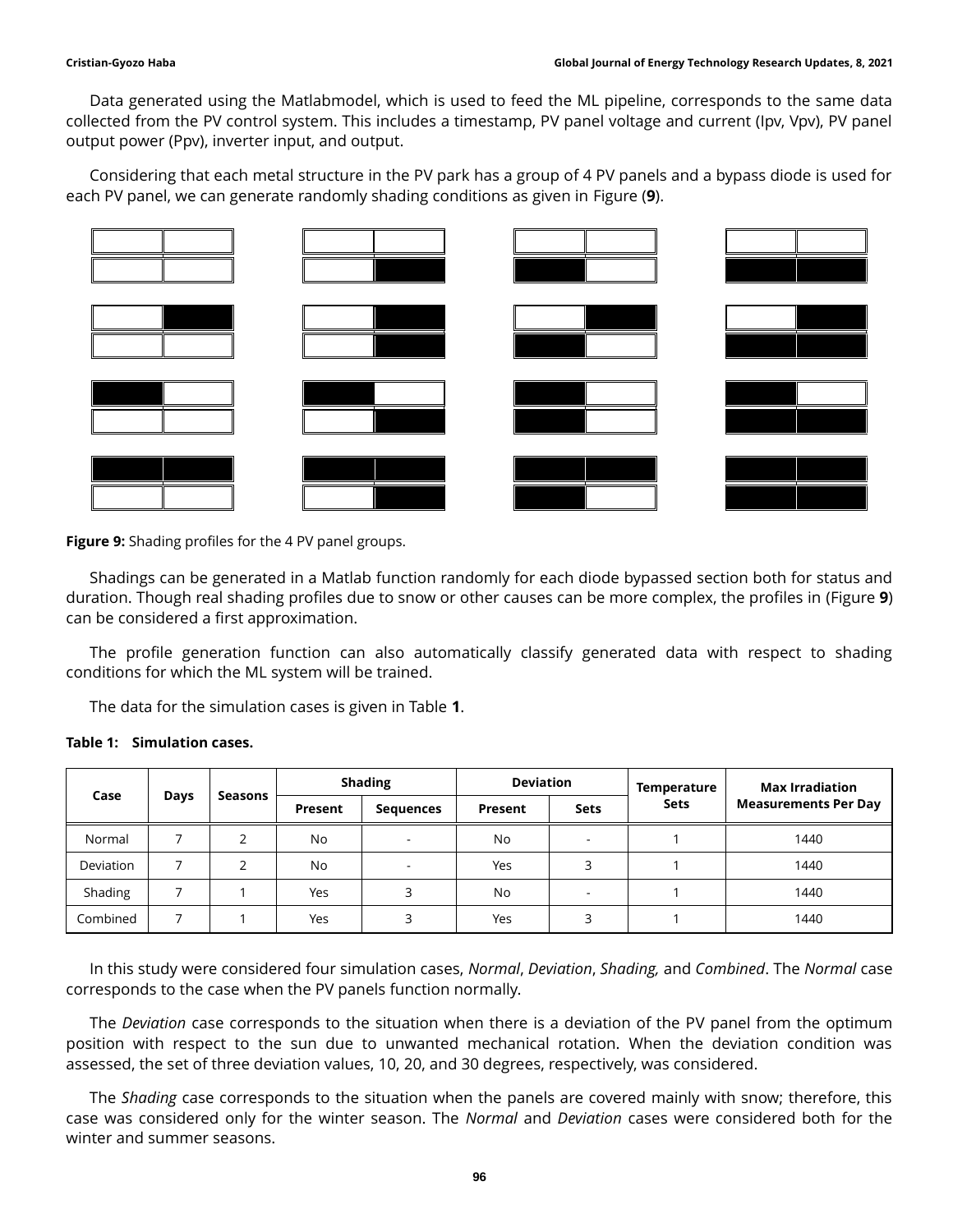The *Combined* case considers that two faulty conditions are present, i.e., shading due to snow and deviation of the PV panel. The shading sequences take into consideration two raw models of snow melting. The first model with two sequences corresponds to the situation when the panel evolves from full covered (all four panels covered) to the half-covered (lower two panels covered), then quarter covered (either left or right panel covered) to finally fully uncovered. The second model corresponds to evolution from fully covered to half-covered and finally fully uncovered.

For each simulation case, the irradiation and temperature values are measured a week in summer and a week (with snow conditions) in winter.

### **6. Discussion**

The present study started from the desire to identify in a PV park the situations when the generated power is affected by situations that reduce the conversion capacity or result in functional failure.

One of these situations is partial shading, and previous studies have sought to apply ML methods to identify them with the particular situation of shading due to snowfall [22] based on data collection and manual classification. Various data sets were collected, but their size and quality were sufficient to achieve rather a proof of concept than efficient training sets for developing well-tested models.

In the following years, these measurements were scheduled to be repeated in the wintertime, but the results were unsatisfactory on the one hand because it snowed very little and on the other hand because, just during the snowing period, the data acquisition system or its connection to the park control system did not work.

At the same time, in the following period, a series of failures appeared at the studied PV park. They included failures related to the control system, mechanical failures of the sun-tracking systems, or failures of the energy storage system (batteries).

Since the replication of these types of failures is costly and also due to the fact that the weather conditions affecting the PV park power output cannot be controlled, a model of PV panels in Matlab was sought in order to simulate such conditions. The data obtained during simulations, together with real data, are then intended to be used in the training stage of the ML models.

Given that the training efficiency of ML models increases with the increase in the number of data sets available and with the number of good features, it was sought to generate and test different sets of features.

The existing PV park at the faculty consists of various types of solar tracking systems (3 panels are fixed, 3 use a single axis sun tracking system, and 3 use a dual-axis sun tracking system). Although this is not a common case in large PV parks, the existence of a fixed PV panel or with different sun tracking systems can be used to monitor other types of panels better.

Specifically, fixed panels can be a reference for estimating the amount of energy that should be converted by the other types of panels. By measuring the energy produced by such a panel and knowing what the resulting decrease is, due to its fixed position, according to relation (5), it is possible to know what should be the output power of the other types of PV panels.

# **7. Conclusions**

Maintaining the output of the PV systems at high levels implies continuous monitoring of different parameters, either of the system itself or external parameters that can influence PV system operation. Identifying possible faulty operations in advance or as quickly as possible after their occurrence helps the maintenance team to intervene, selecting the most appropriate actions for eliminating the failures rapidly.

One way to identify failures makes use of machine learning techniques which require the elaboration of a model for the system, training it, and deploying the model in the system.